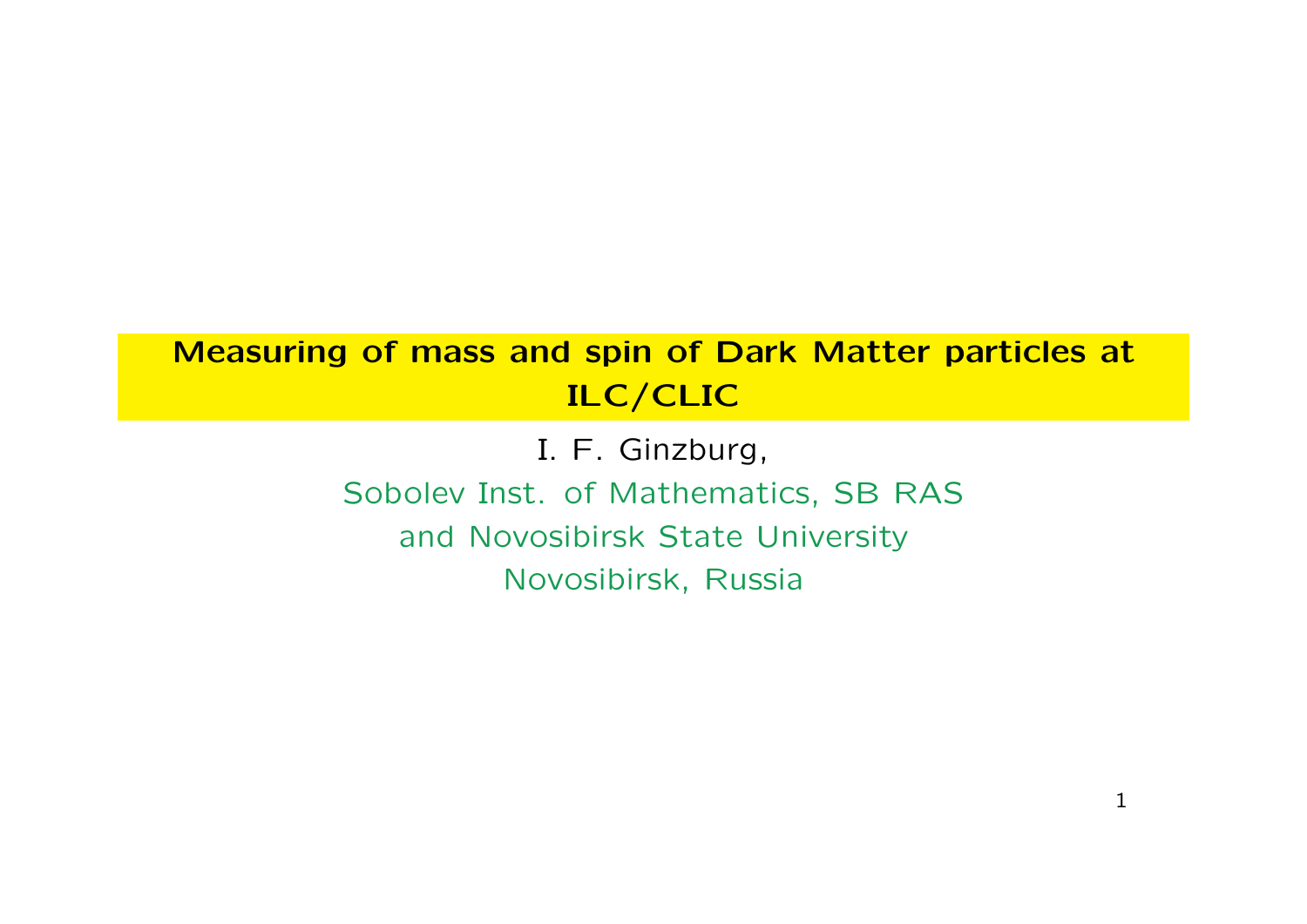## Dark matter. Candidates

In many models Dark Matter (DM) consists of particles similar to those in SM. Discovery of such a candidate for Dark Matter particle (DMP) and measurement of its properties is one of the most important problems for colliders. The LHC program solves this problem for some specific DM models. At the LHC it is difficult to expect high precision in the DM mass measurement and model independent determination its spin.

The experiments at ILC/ CLIC allow to detect unambiguously the DMP candidate, to measure accurately its mass and spin for a wide

# class of DMP models.<br>Main advantages of ILC

1. Well fixed 4-momentum of elementary initial state

2. Well fixed coupling constants dark/known particles (*≡ γ* or *Z*) – constants of EW theory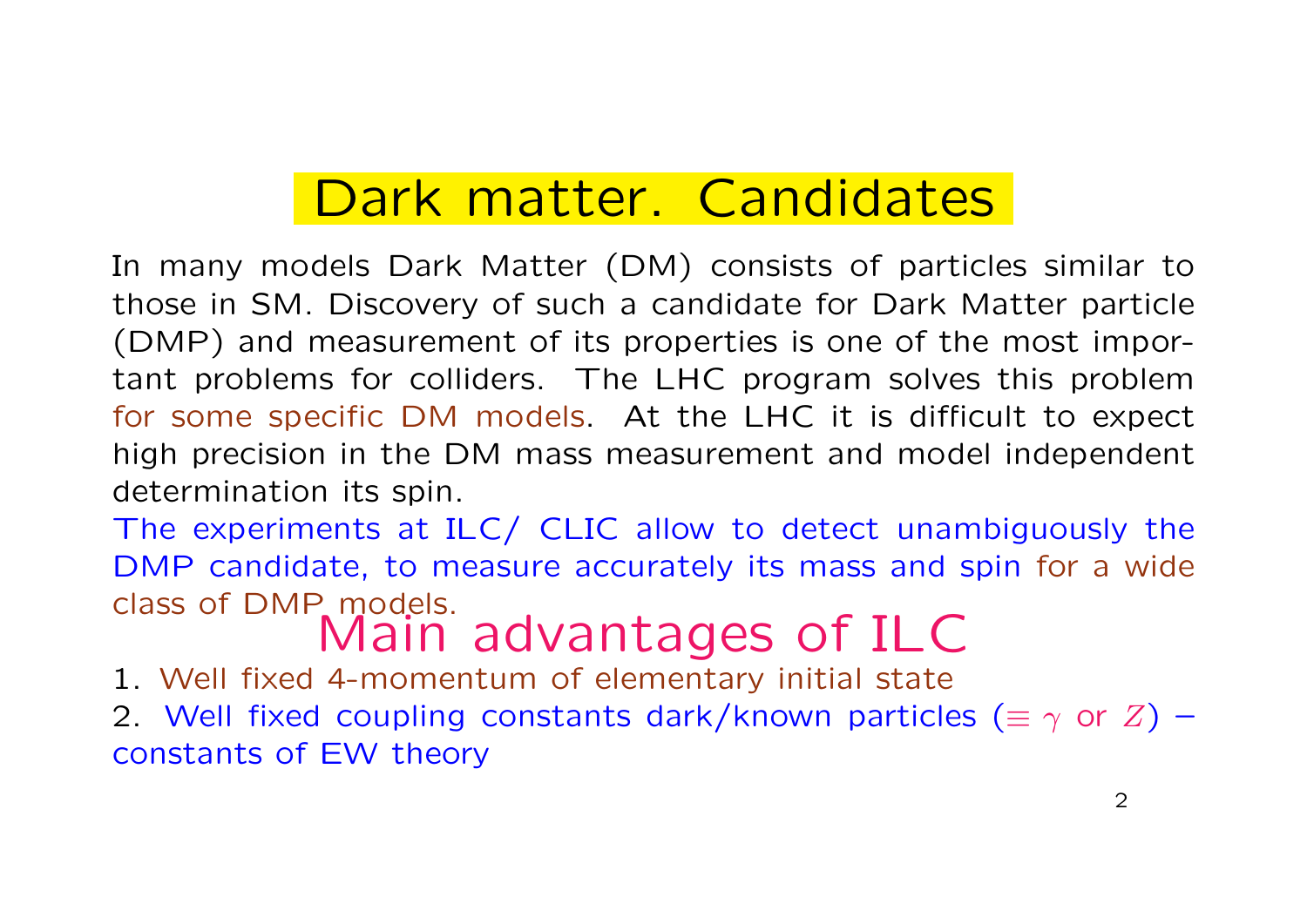In the considered models (like MSSM or IDM – inert doublet model) **I.** DMP *D* with mass *M<sup>D</sup>* has a new conserved discrete quantum number, which I denote as D-parity. All known particles are *D*-even, while the DM particle is *D*-odd.

**II.** In addition to the neutral DMP *D*, another *D*-odd particles exist, a charged  $D^{\pm}$  and, perhaps, neutral  $D^{A}$ , with the same spin  $s_D = 0$ or  $1/2$  as *D* and with masses  $M_+$  and  $M_A$  larger than  $M_D$ .

The D-parity conservation ensures stability of the lightest *D*-odd particle and restricts possible decay modes of  $D^A$  and  $D^{\pm}$ .

**III.** *D*-particles interact with the SM particles only via the covariant derivative in the kinetic term of the Lagrangian  $-$  gauge interactions with the standard electroweak gauge couplings *e*, *g* and *g ′* :

 $D^{+}D^{-}\gamma$ ,  $D^{+}D^{-}Z$ ,  $D^{+}DW^{-}$ ,  $D^{+}D^{A}W^{-}$ ,  $D^{A}DZ$ .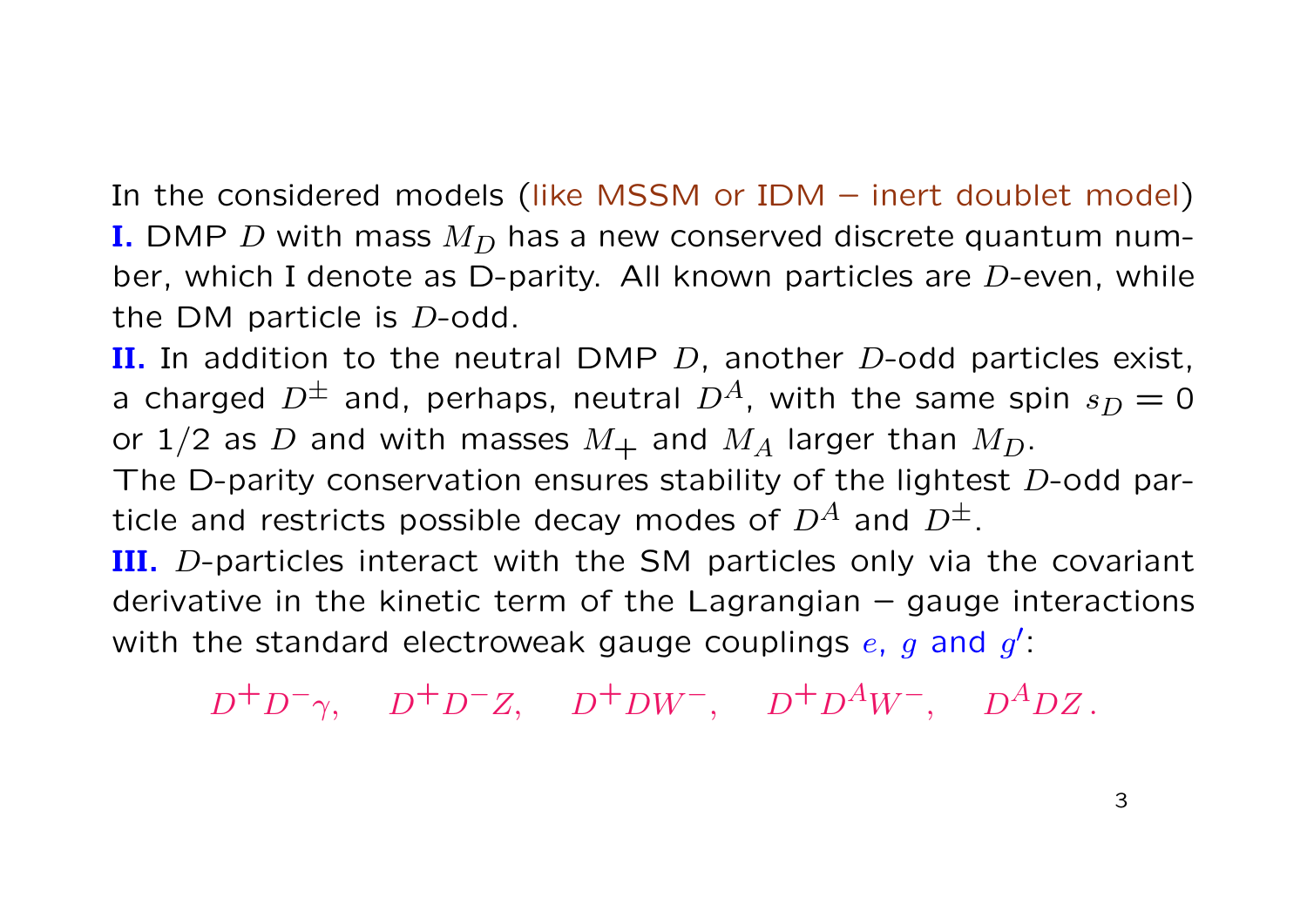The astrophysics and cosmology allow different values of *MD*. The LEP results mean that  $M_{+}$ ,  $M_{A} \geq 80$  GeV.

I assume, for definiteness,  $M_+ - M_D$ ,  $M_A - M_D$ ,  $|M_+ - M_A| \geq 10$  GeV.

All numerical examples below — for  $M_D = 50$  GeV.

All cross sections below are expressed via

$$
\sigma_0 \equiv \sigma(e^+e^- \to \gamma \to \mu^+\mu^-) = \frac{4\pi\alpha^2}{3s}.
$$

The anticipated annual luminosity  $\mathcal L$  for ILC corresponds  $\mathcal L\sigma_0 \sim 10^5$ . At  $E \sim 250$  GeV  $\sigma(e^+e^- \rightarrow all) \sim 10\sigma_0$ .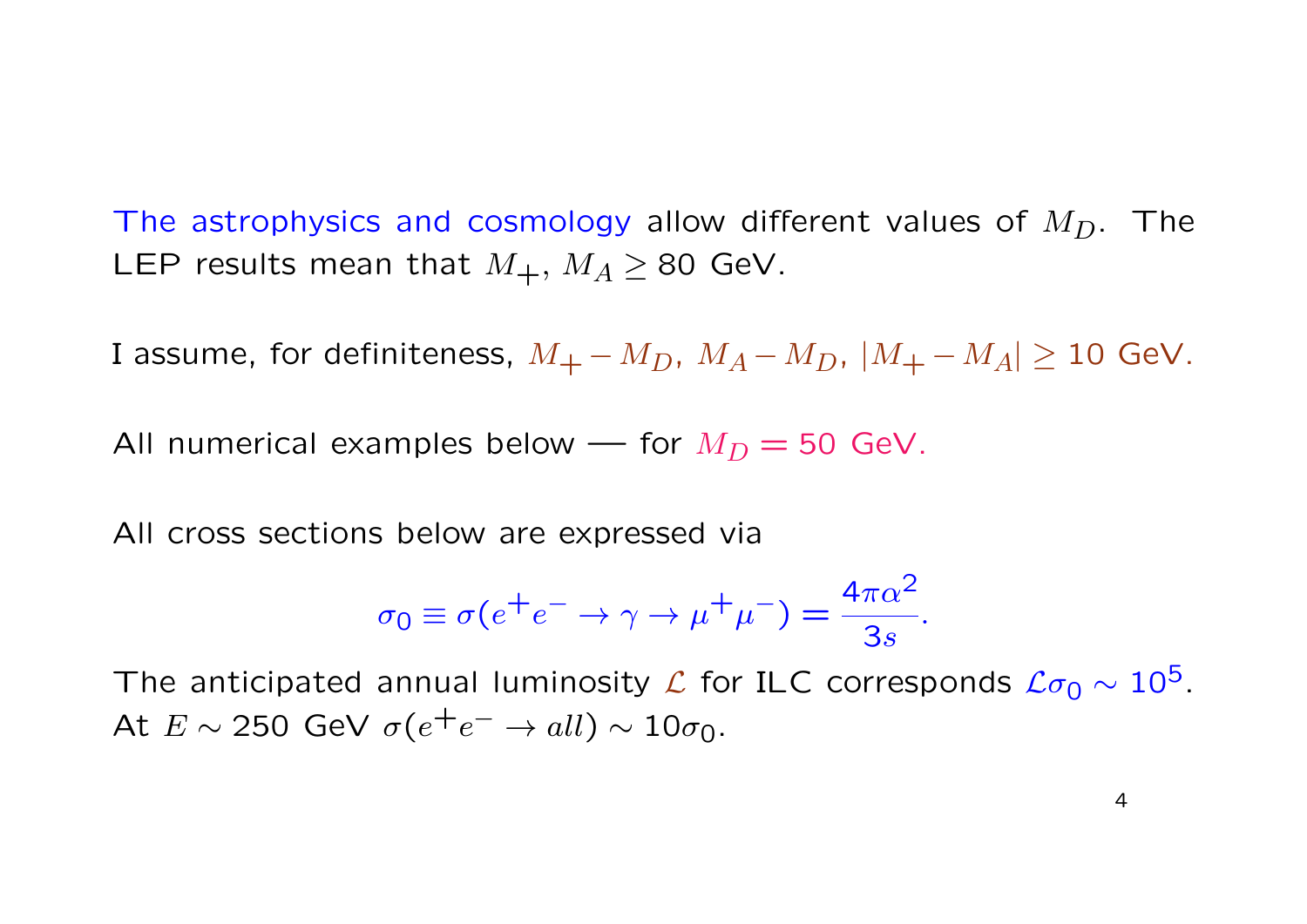#### **Processes**

We consider production of *D*-particles in the process

$$
e^+e^- \to (\gamma, Z) \to D^+D^-,
$$

 $+$  subsequent decay of  $D^{\pm} \rightarrow D W^{\pm}$ , etc. with either on-shell or off-shell *W*'s and *Z*'s.

We assume that the ILC/ CLIC beam energy  $E = \sqrt{s}/2$  is sufficient, but the heavier *D*-particles, if they exist, cannot be produced.

The study of potential of process  $e^+e^- \rightarrow DD^A$  is more traditional. Its cross section is strongly model dependent, it is at least 4-6 times less at  $M_A \sim M_+$ .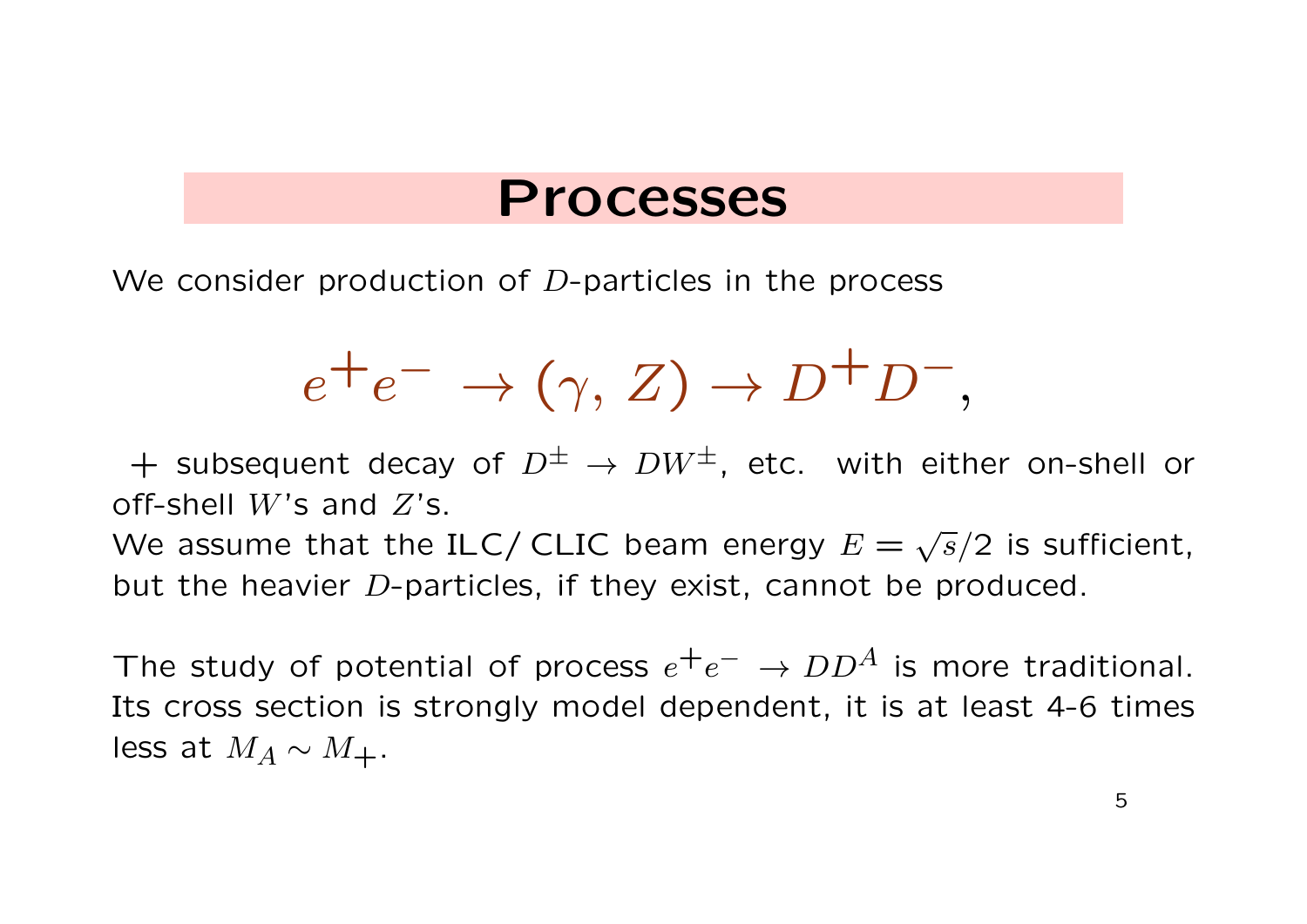The main part of  $\sigma(e^+e^-\to D^+D^-)$  is given by QED, at  $E>100$  GeV model dependent *Z*-exchange contribute *<* 30%.

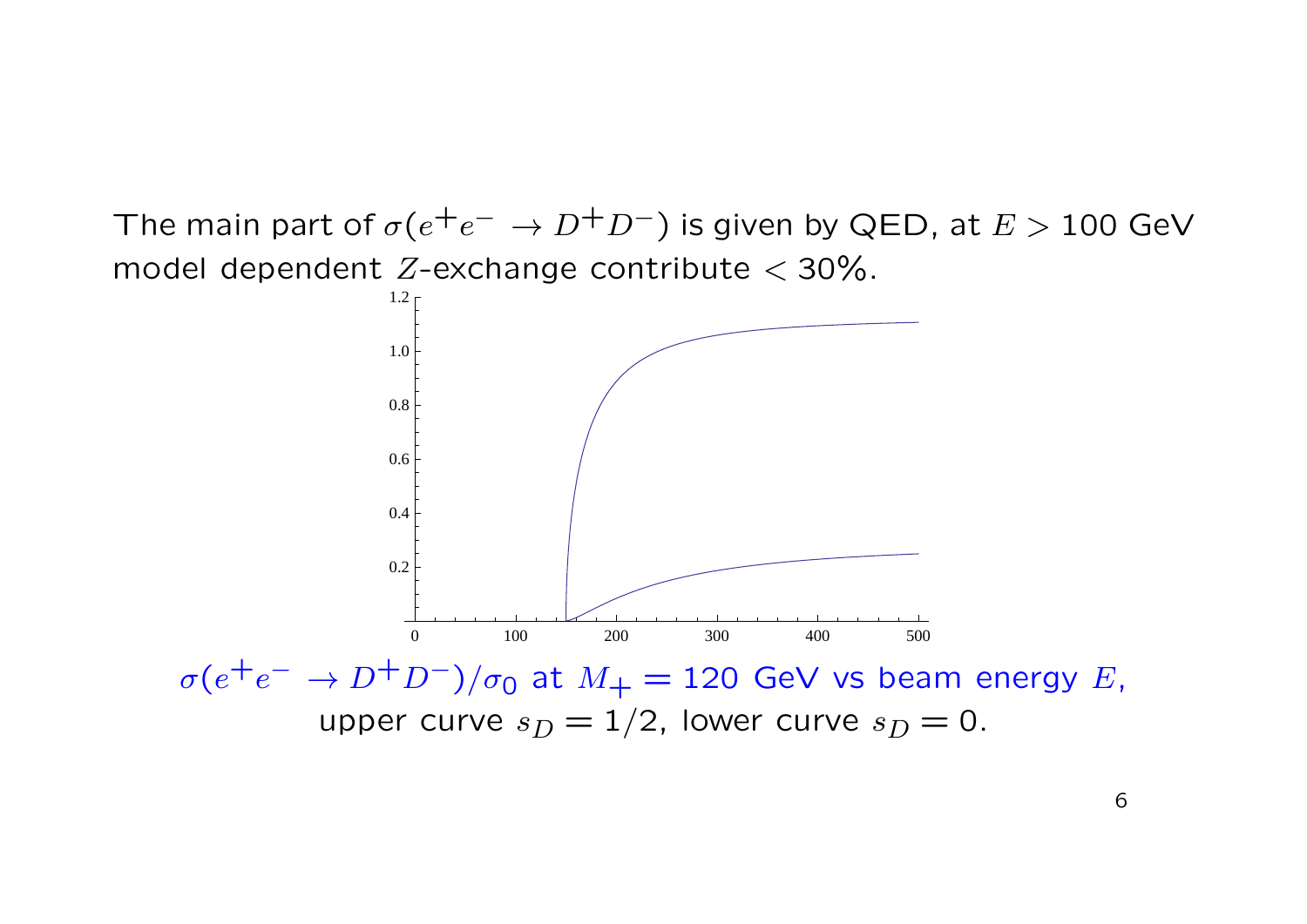# **Signature**

Observable states: (**I**) Decay products of *W*. (**II**) Large missing *E<sup>T</sup>*  $-E_T$ , carried away by the neutral, stable *D*-particle  $+$  (III) *nothing* 

 $e^+e^- \rightarrow D^+D^- \rightarrow DDW^+W^-$ 

Two dijets or one dijet  $+ e$  or  $\mu$  with large  $E_T + \textit{nothing}$  with total energy for each dijet lower than *E*. The effective mass of each dijet is either  $M_W$  or lower than  $M_W$ . The missing mass  $M(E_T)$  is large. Typically these dijets (or dijet and lepton) move in the opposite hemispheres.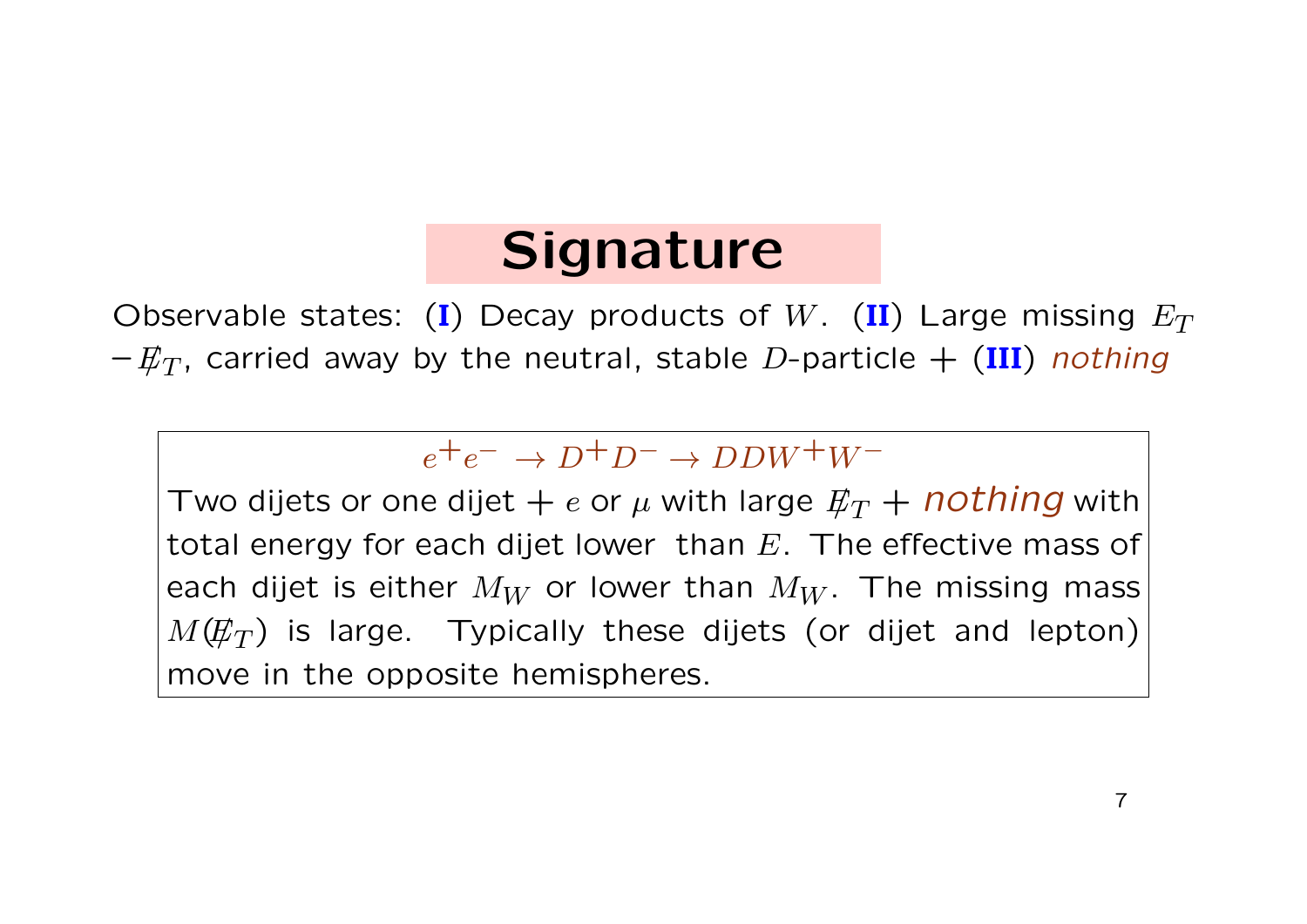At  $M_A < M_+$  one more channel is added into the decay of  $D_{\pm}$ ,  $D_{\pm}$  →  $D_A W^{\pm}$  →  $DW^+W^-$ , with  $BR \leq 1/2$  and simple signature for  $e^+e^- \to D^+D^-$ .

(Reason for small BR: smaller final phase space in these decays in comparison with main decays at similar couplings)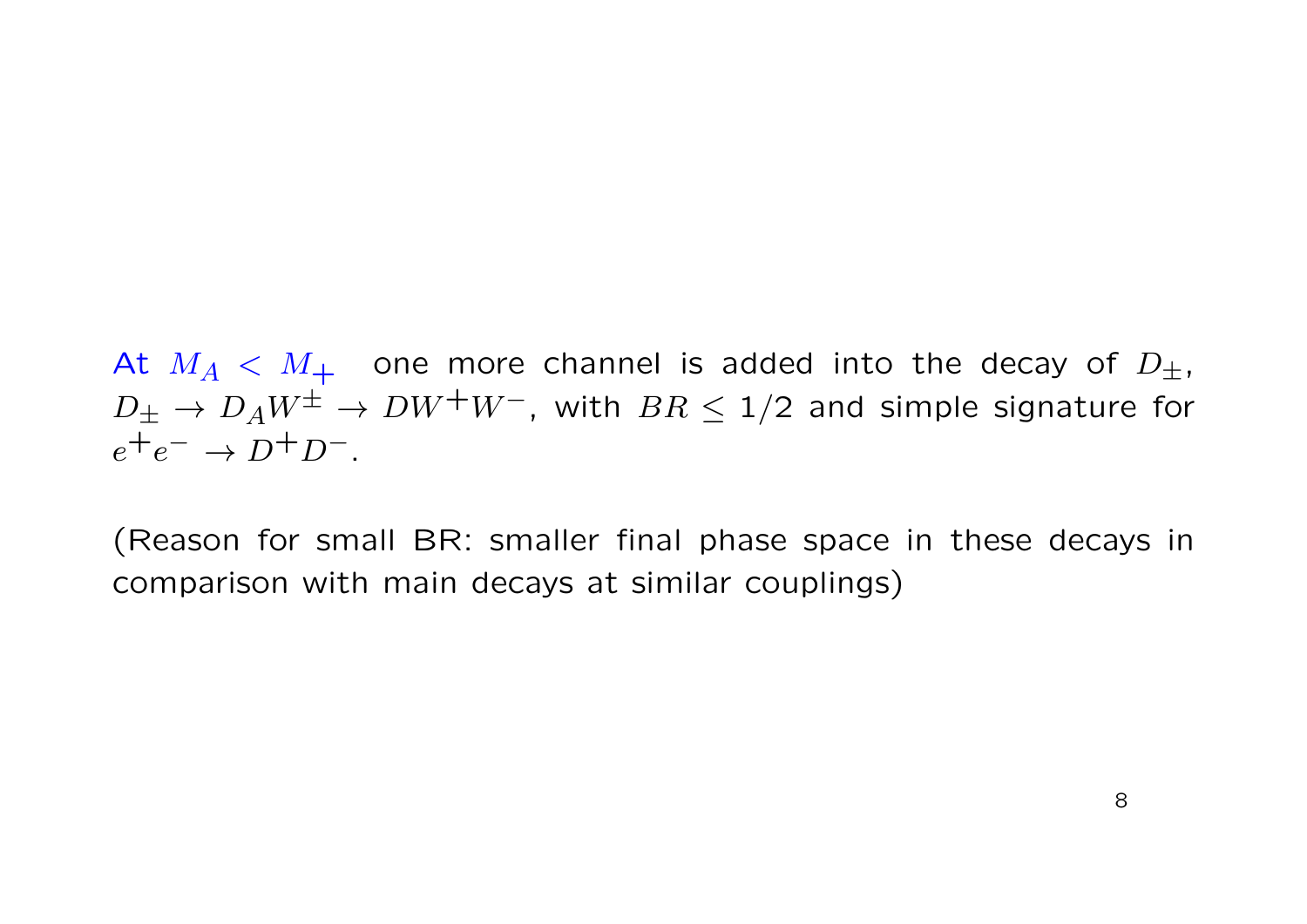Complete rate of processes with mentioned signature at known BR's gives  $\sigma(e^+e^- \to D^+D^-)$  with reasonable accuracy.

Measuring of singularities in the energy distribution of ICDTON in suitable fraction of these processes allow to determine masses  $M_{+}$ and  $M_D$ .

After that, value of cross section will give us spin of *D*-particles *sD*. (Measuring of end points in the energy distribution of di-leptons from  $Z$  in the process  $e^+e^- \rightarrow DD^A \rightarrow DDZ$  allow to determine masses  $M_A$  and  $M_D$ .)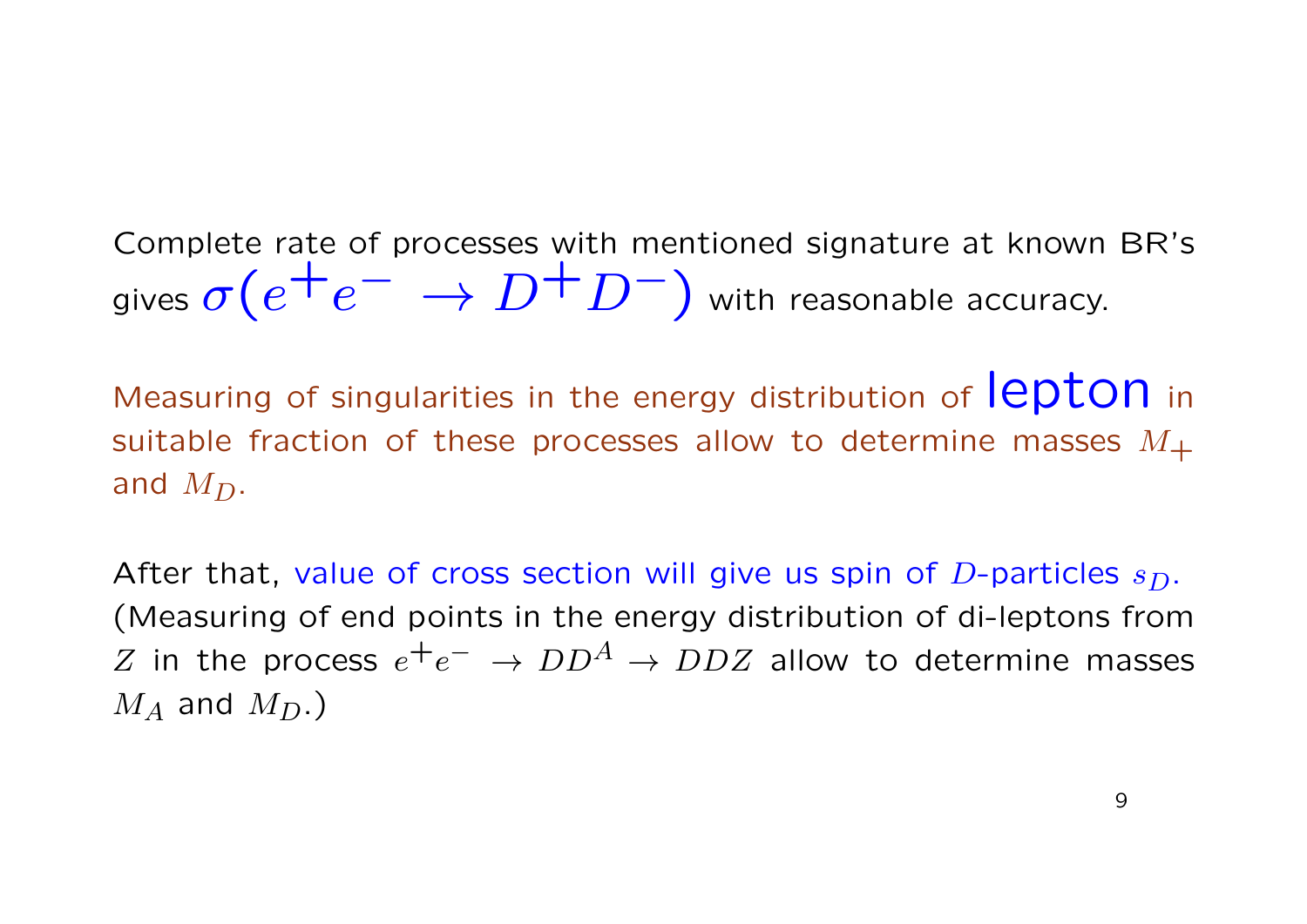### **Energy distributions of products**

• The produced in the process  $e^+e^-$  →  $D^+D^-$  particles have the energy  $E_{\pm} = E$ , momentum  $p_{\pm} = \sqrt{E^2 - M_{+}^2}$ ,  $\gamma$ -factor  $\gamma_{\pm} = E/M_{+}$ , velocity  $\beta_{\pm} = p_{+}/E$ .

*•* The decay *D<sup>±</sup> → DW<sup>±</sup>* in the rest frame is two-body decay with easily and unambiguously calculated parameters of produced *W*, energy  $E_W^r(M^*)$  and momentum  $p_W^r(M^*)$ . Here  $M^*$  is effective mass of decay products of W. For on-shell W we have  $M^* = M_W$ . For off shell *W* quantity  $M^*$  varies from 0 to  $M_+ - M_D < M_W$ .

*•* The angular distributions of *W* in the rest frame of *D<sup>±</sup>* is uniform (at least after averaging over intermediate spin state for spinor *D*particles).

For off shell *W* at  $M^* \ge 10$  GeV the branching ratios for different channels are roughly the same as for mass shell *W*.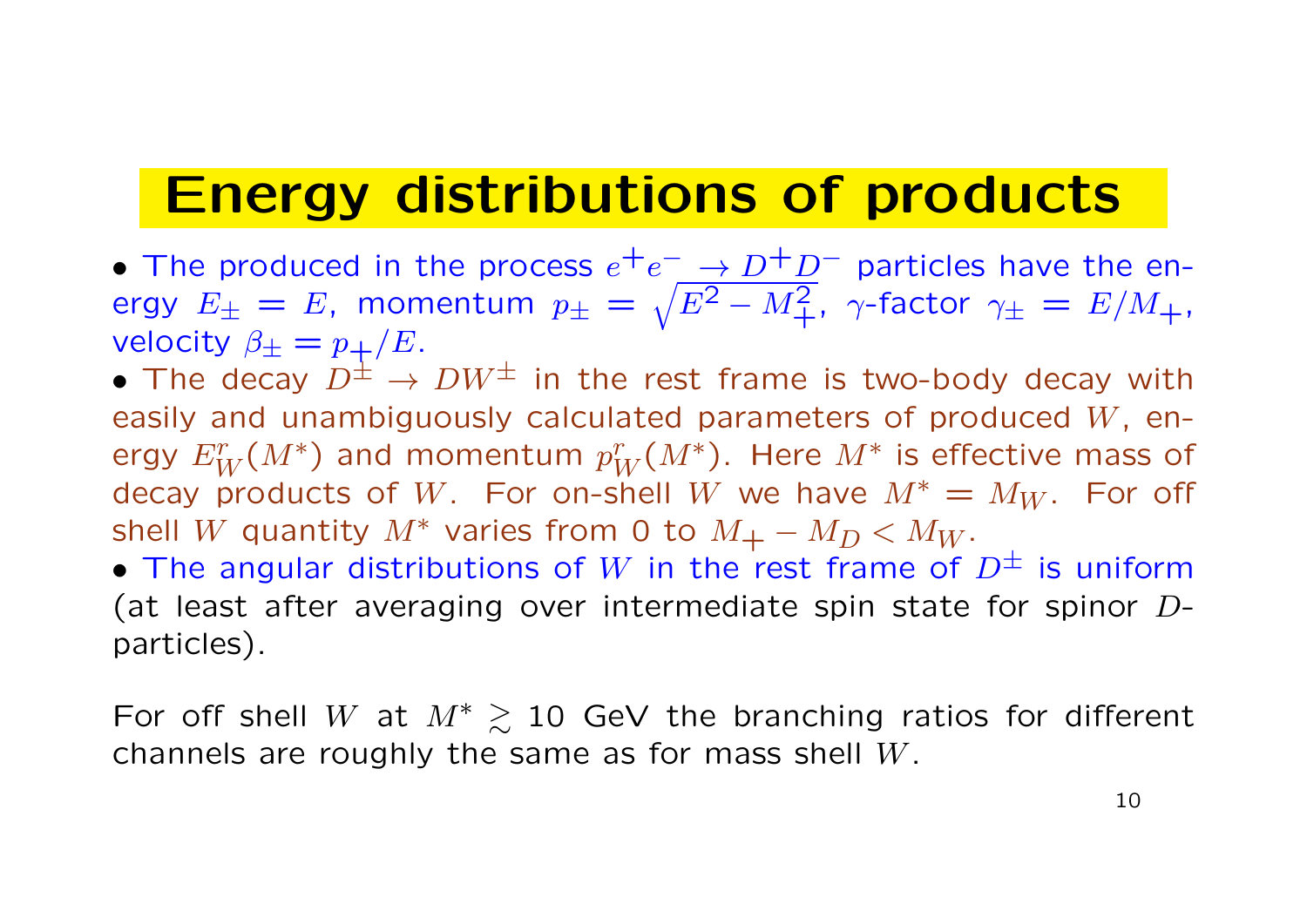To measure masses with reasonable precision, one can use only energy distributions of lepton from *W* in the process  $e^+e^- \rightarrow D^+D^- \rightarrow$  $DDW^+W^- \rightarrow DD(q\bar{q})\mu\nu$  (events where the first *W* decays to  $\mu\nu$ , and the second one – to  $q\bar{q}$  (dijet).) The observable leptons from *W* decay don't represent *W* completely. The muon energy distribution is the convolution of energy distribution of *W* in the Lab system and distribution of  $\mu$  in the  $W$  rest frame. At each fixed  $M^*$  possible energies of  $W$  in the lab system  $E_W^L$  are

distributed within interval with end points *E<sup>L</sup> W±*

$$
E_{W+}^L = \gamma_{\pm}(E_W^r + \beta_{\pm} p_W^r) \ge E_W^L \ge E_{W-}^L = \gamma_{\pm}(E_W^r - \beta_{\pm} p_W^r); \quad (E_{W+}^L < E).
$$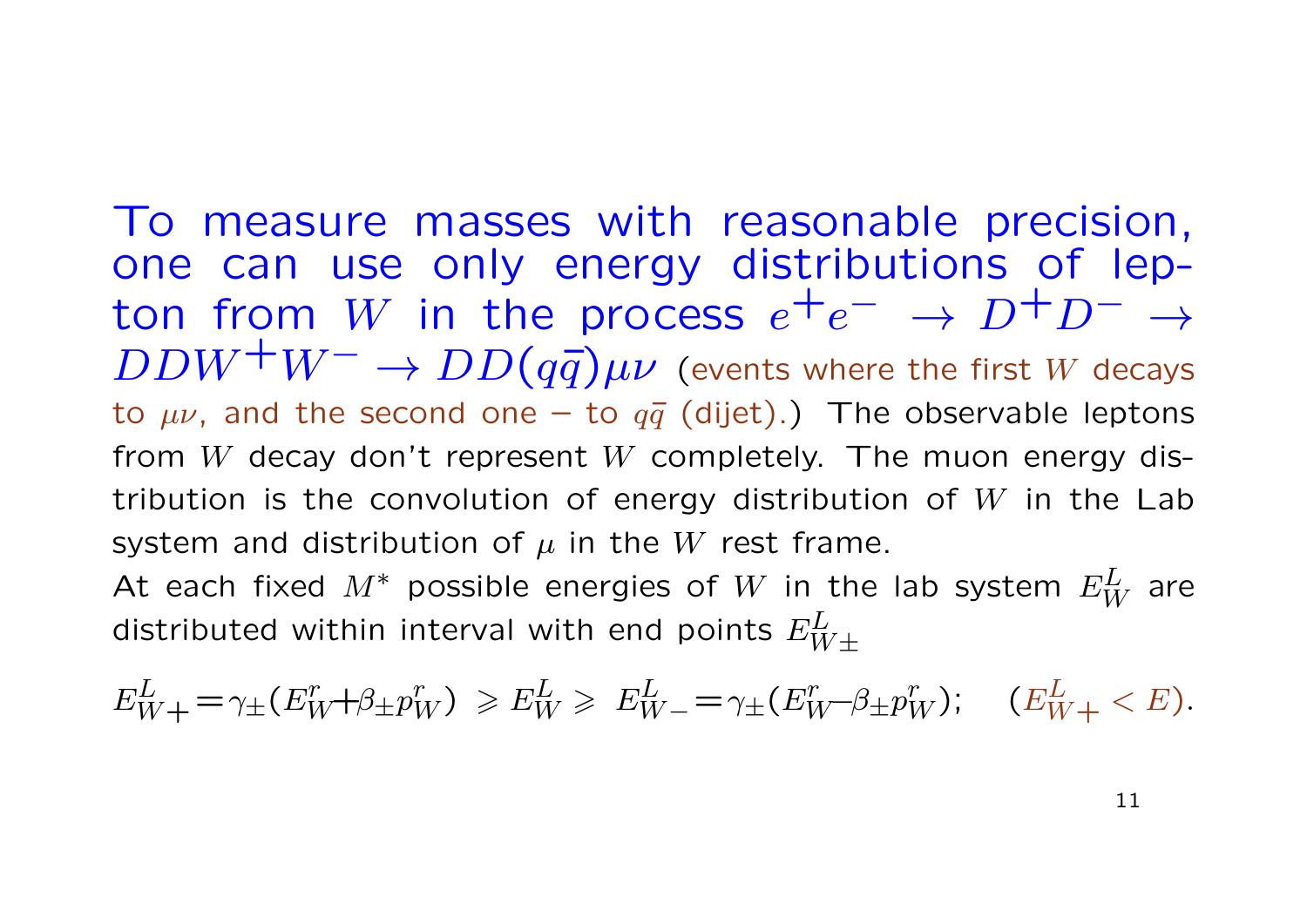*•* On shell *W*. In the *W* rest frame energy and momentum of *µ* are  $M_W/2$ . It is easy to find that the muon energies lie within the interval

$$
E_{\mu+}^L \ge E_{\mu} \ge E_{\mu-}^L
$$
, where  $E_{\mu+}^L = \frac{1}{2} \left( E_{W+}^L \pm \sqrt{(E_W + LW)^2 - M_W^2} \right)$ .

Simple kinematical analysis shows that the total density of states within this interval increases monotonically from outer limits up to the energies

$$
E_{\mu s \pm}^L = \frac{1}{2} \left( E_{W-}^L \pm \sqrt{(E_{W-}^L)^2 - M_W^2} \right).
$$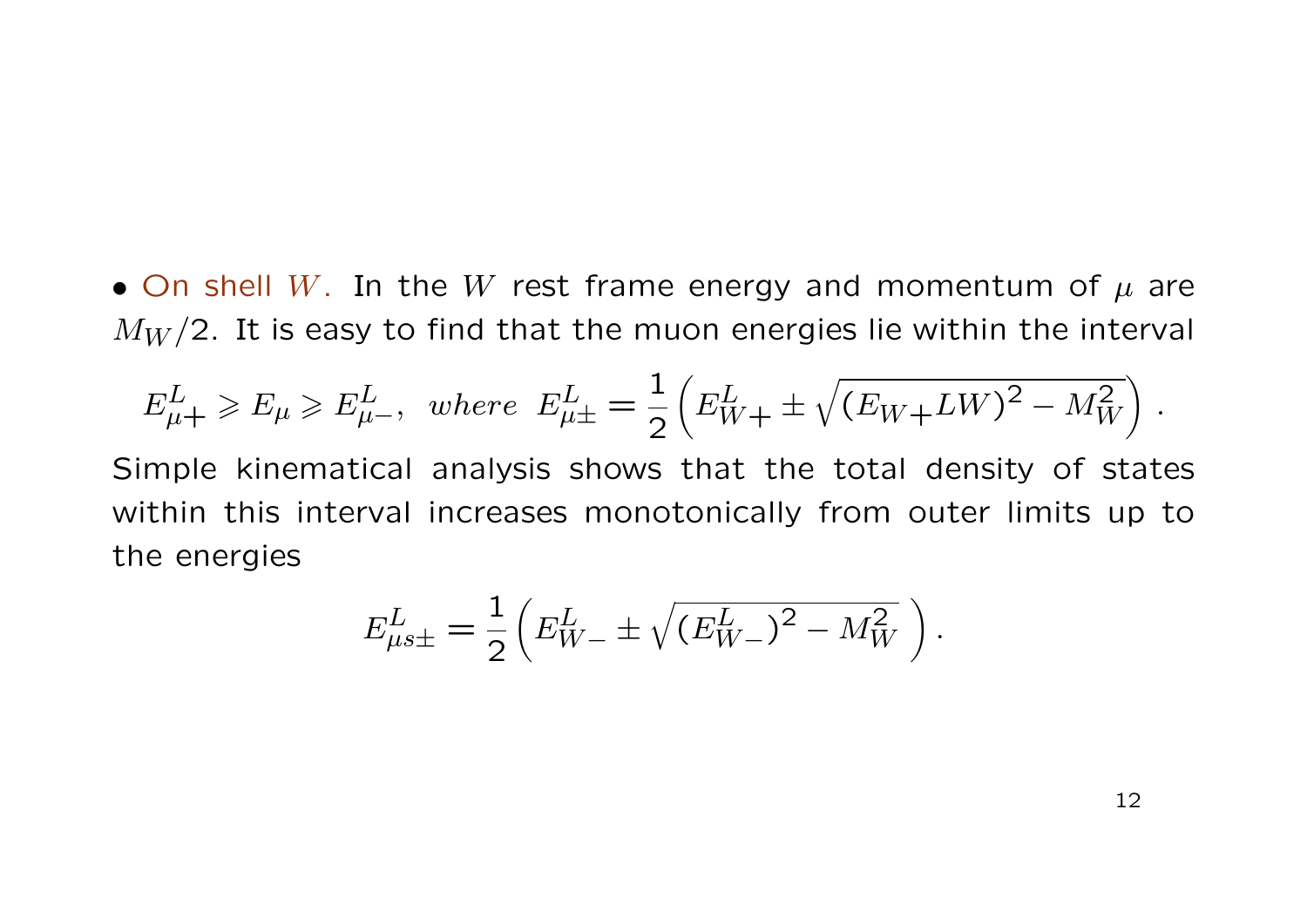



 $M_{+} = 150$  GeV,  $M_{D} = 50$  GeV,  $E = 250$  GeV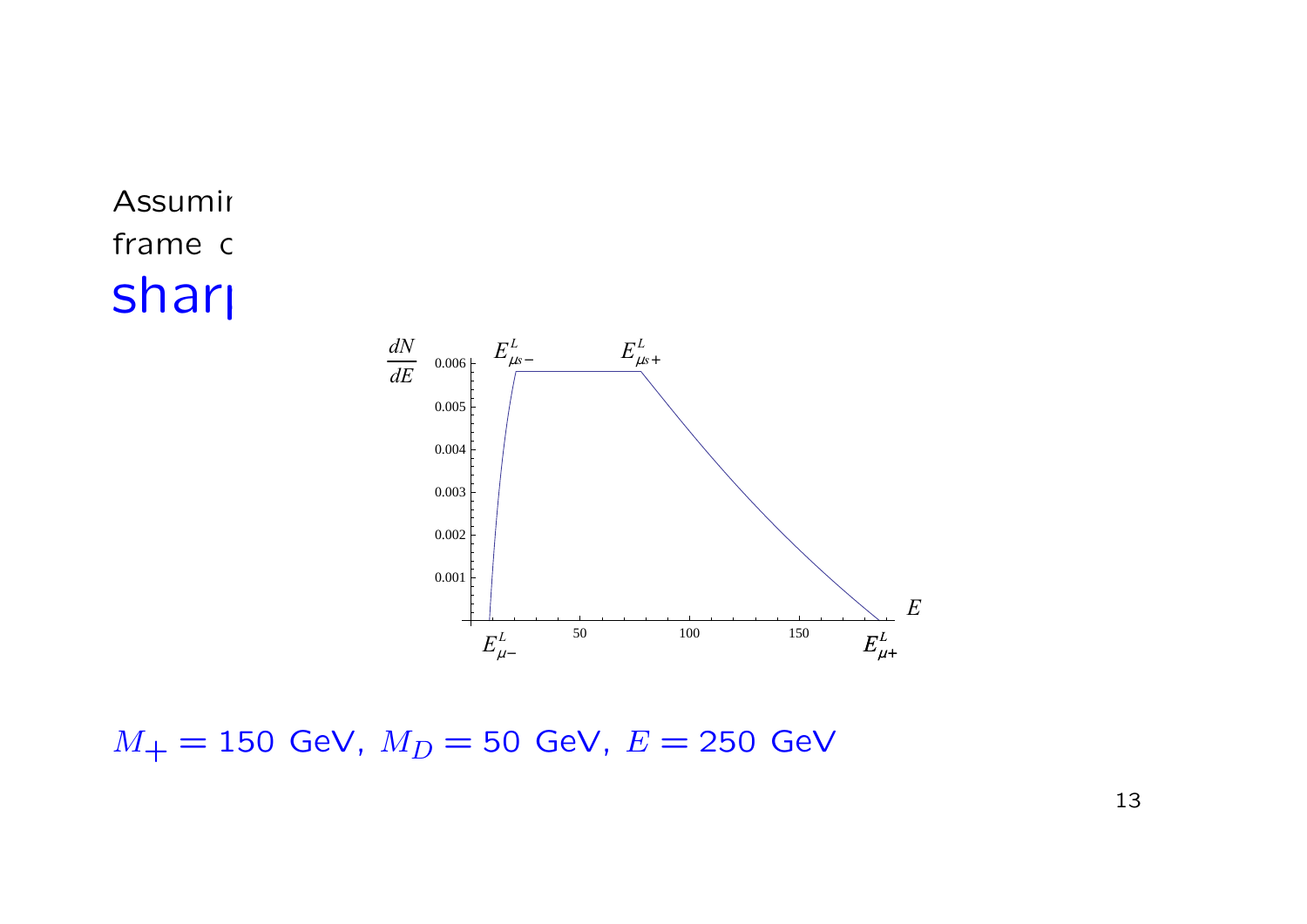*•* Off shell *W* has effective mass *M<sup>∗</sup>* , varying in the interval (0,  $M_+ - M_D$ ). At  $M^* \ge 10$  GeV the distribution in  $M^*$  for each particular channel is given by the spin dependent factor  $R(s_D)dM^{*2}$ :

$$
R(0) = \frac{(p_W^r (M^*))^3}{(M_W^2 - M^{*2})^2},
$$
  

$$
R(1/2) = \frac{\left[2(M_+^2 + M_D^2 - M^{*2}) - \frac{(M_+^2 + M_D^2)M^{*2} - (M_+^2 - M_D^2)^2}{M_W^2}\right]p_{Z*}^r}{(M_W^2 - M^{*2})^2}.
$$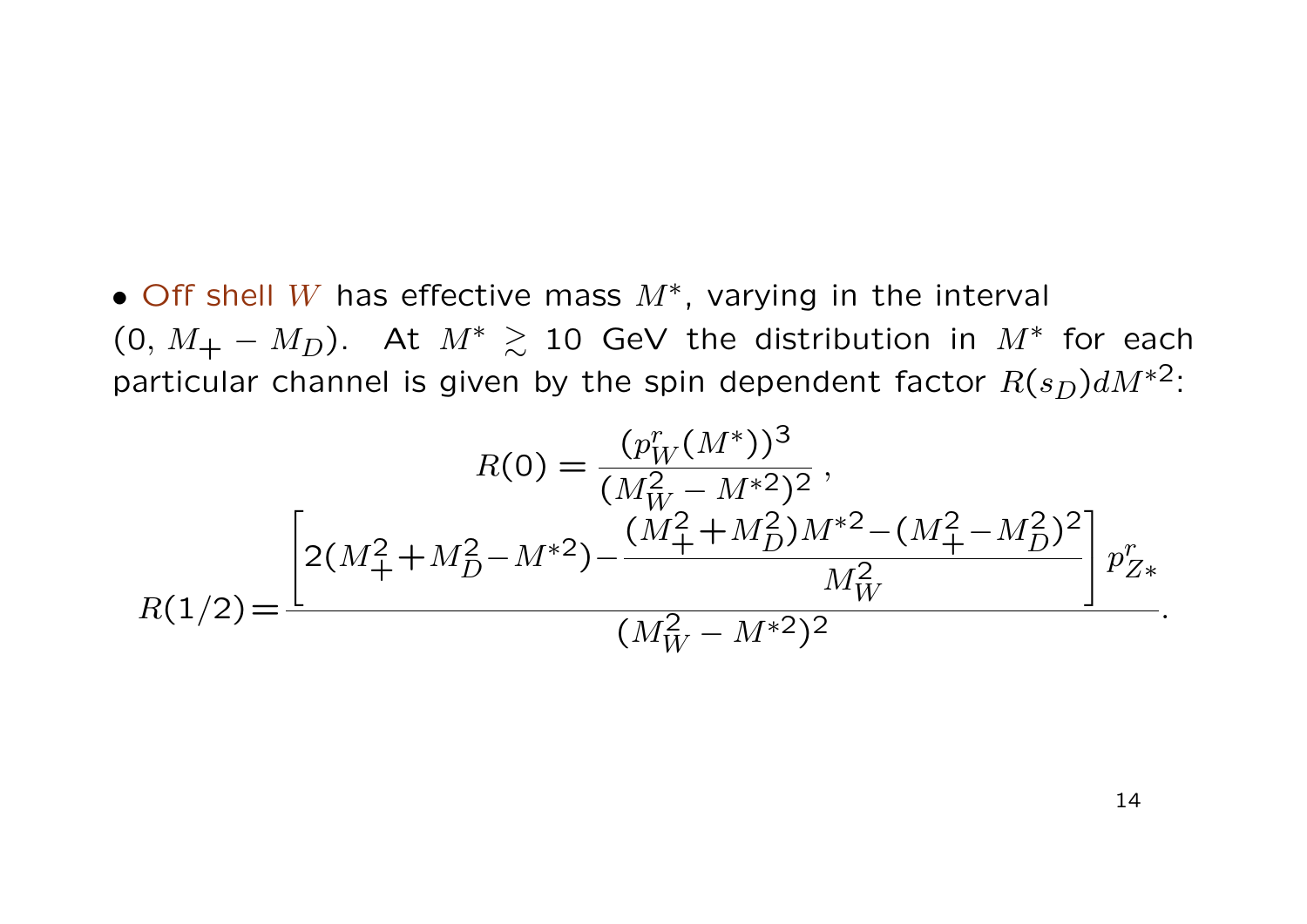At each value *M∗* the energy distribution of muon is described by the same equation as for on shell  $W$  with the change  $M_W \rightarrow M^* .$ Complete energy distribution is obtained by integrated with weight  $R(s_D)dM^{*2}$ . As a result the muon energies lie within the interval

$$
\left(0, E_{\mu+}^L = \gamma_{\pm} (1 + \beta_{\pm}) \frac{M_{+}^2 - M_D^2}{2M_{+}}\right).
$$

At the decreasing *M∗* position of kinks converge. Full energy distribution acquires a maximum, correspondent to  $M^* = 0$ , the density of states in muon energy has maximum at

$$
E_{\mu s}^{L} = \gamma_{\pm} (1 + \beta_{\pm}) (M_{+} - M_{D}) / 2.
$$

We see in figure sharp enough peak, which position don't depend on spin  $s_D$  and details of other distributions.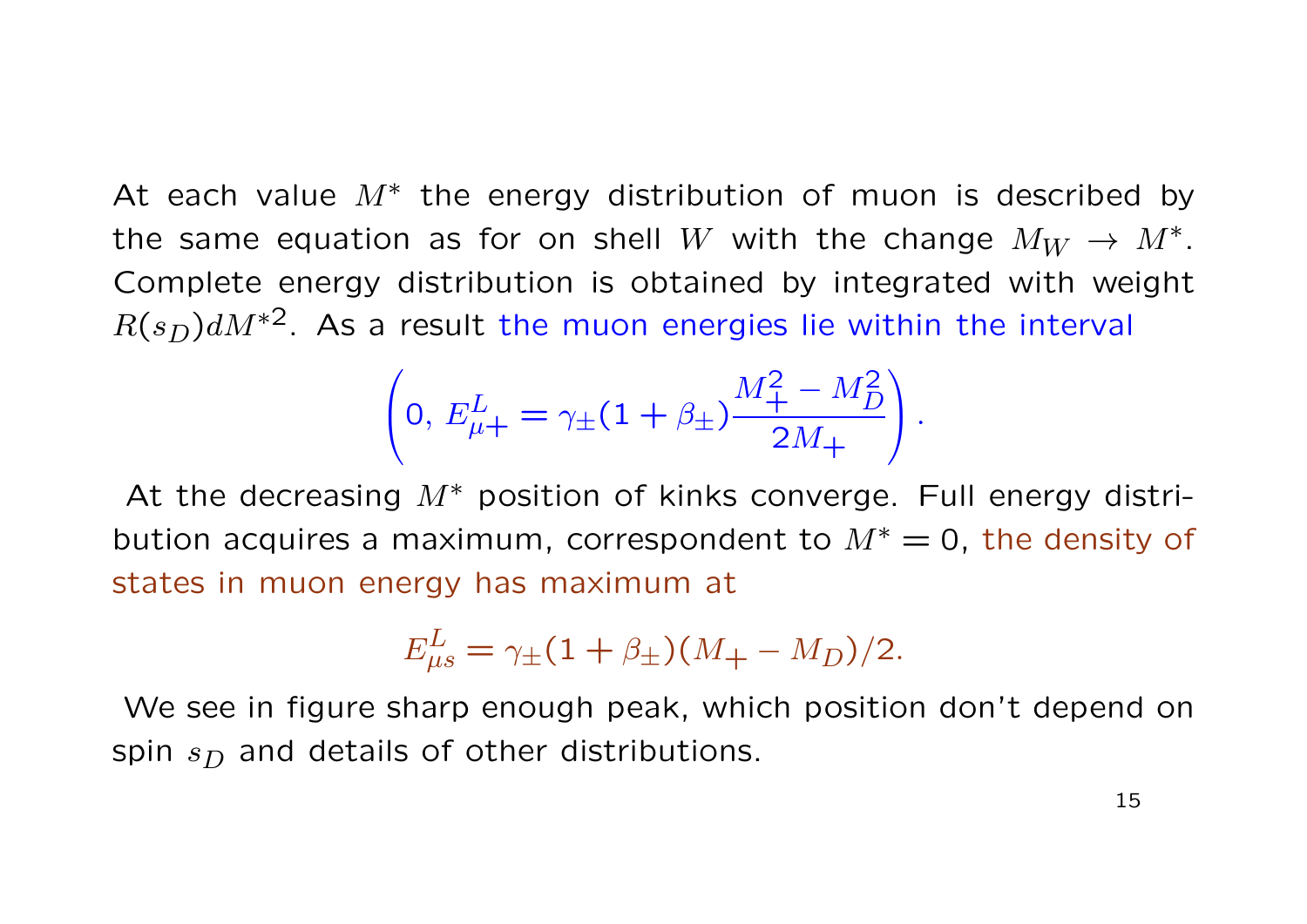

The energy distribution of single  $\mu$  from  $e^+e^- \to D^+D^- \to DDW^+W^$ at  $M_+ = 120$  GeV,  $M_D = 50$  GeV,  $E = 250$  GeV. Upper peak corresponds  $s_D = 0$ , lower –  $s_D = 1/2$ .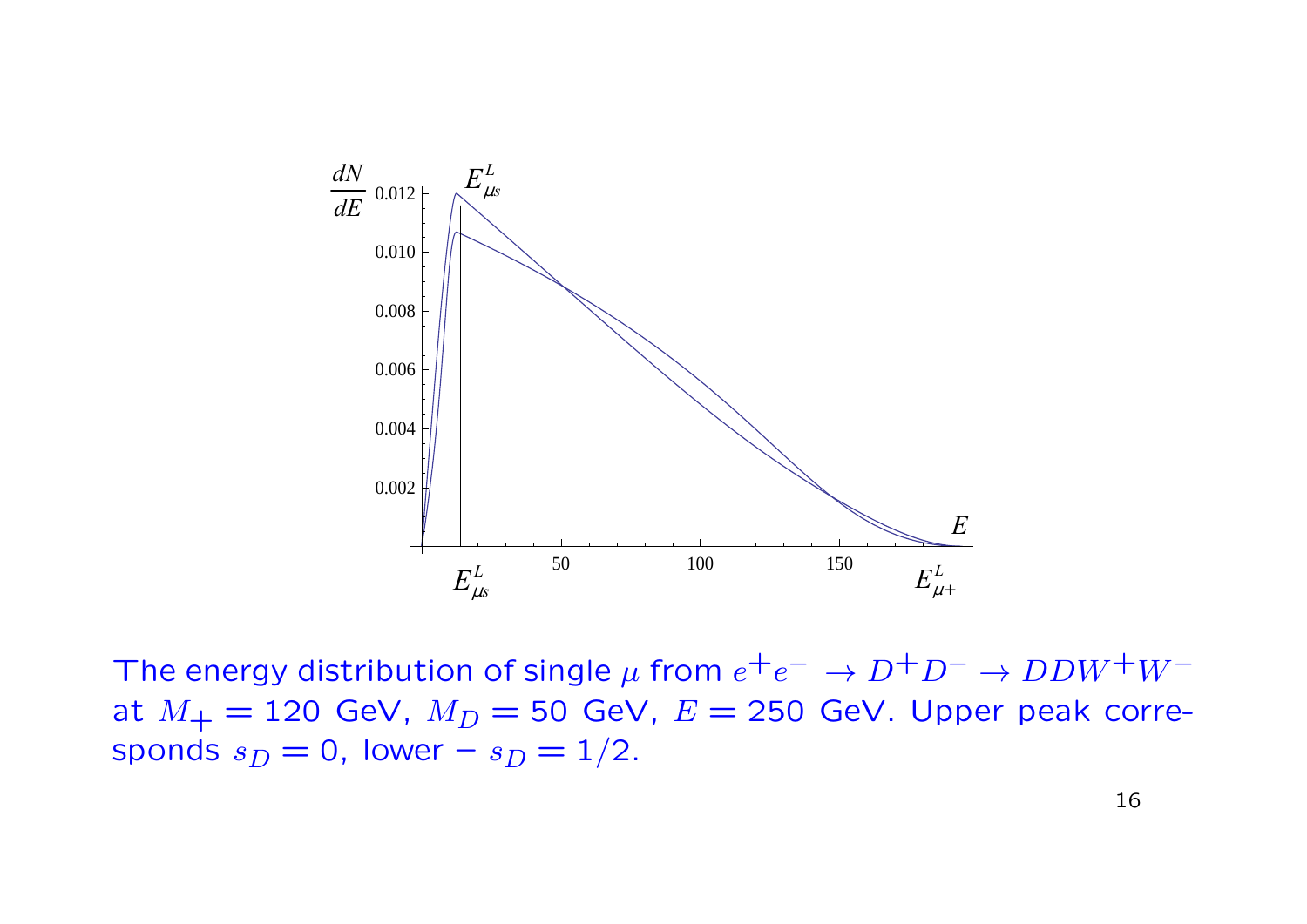The cascade decay  $D^- \to D W^- \to D \tau \bar{u} \to D \mu \nu \bar{\nu} \bar{\nu}$  gives the same final state as that discussed above (adds 17% events). It is easy to understand that these muons are typically more slow than those from main process and influence weakly for singularities of spectrum. We calculated corrected spectra.



That are the same curves as above (dotted) with *τ → µ* corrections. Positions of singularities are the same with accuracy better 1 GeV.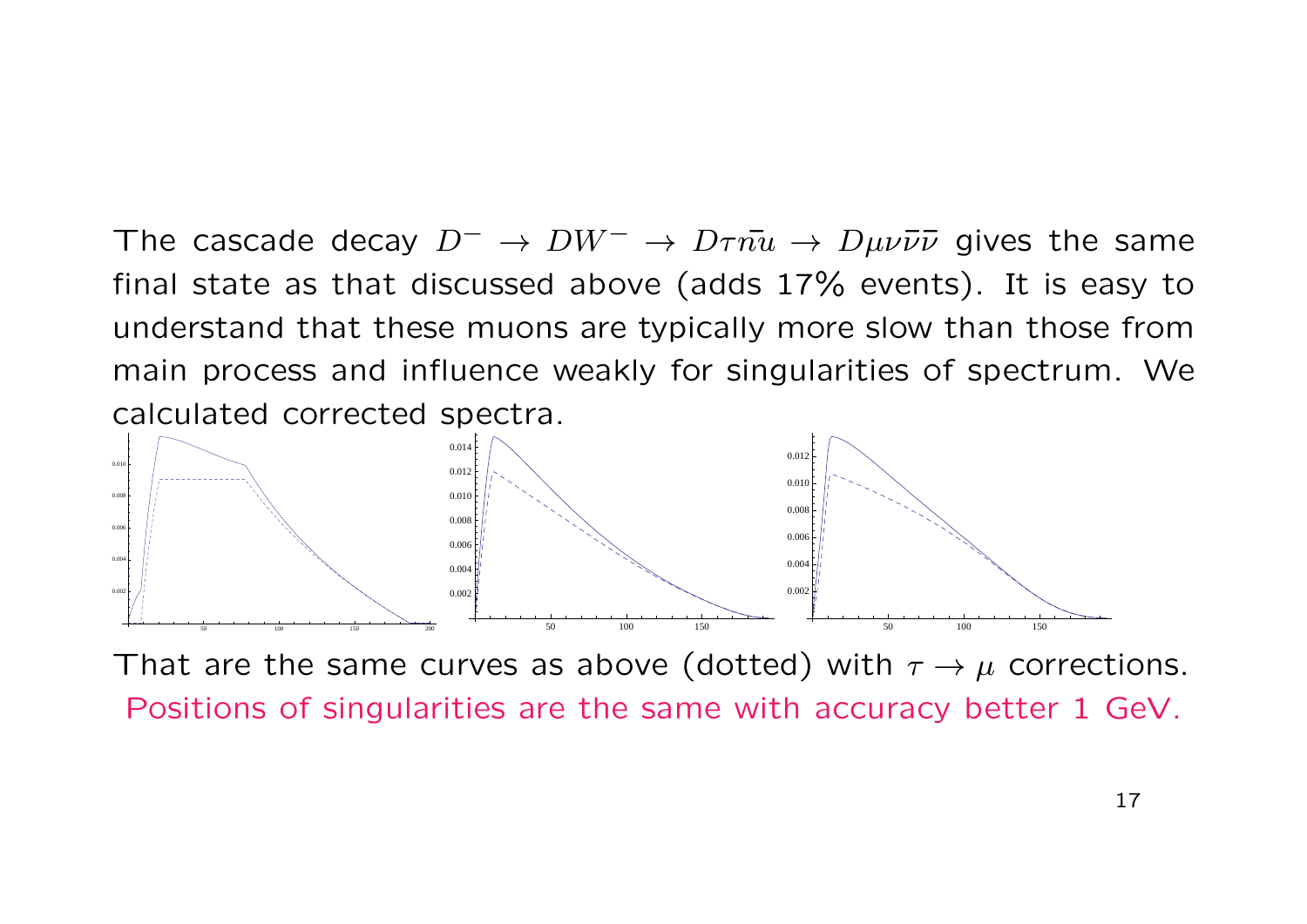The formulas for end point  $E^{L}_{\mu+}$  and singular point  $E_{\mu s} L$  or  $E_{\mu s+} L$ provide two equations for finding two masses  $M_D$  and  $M_{+}$ .

The known values of  $M_{+}$  allow to calculate cross sections of processes  $e^+e^- \rightarrow D^+D^-$ . The results for spins  $s_D = 0$  and  $s_D = 1/2$  differ from each other by than 4 times **→ Measured values** of these cross sections give value of spin of DM *sD*.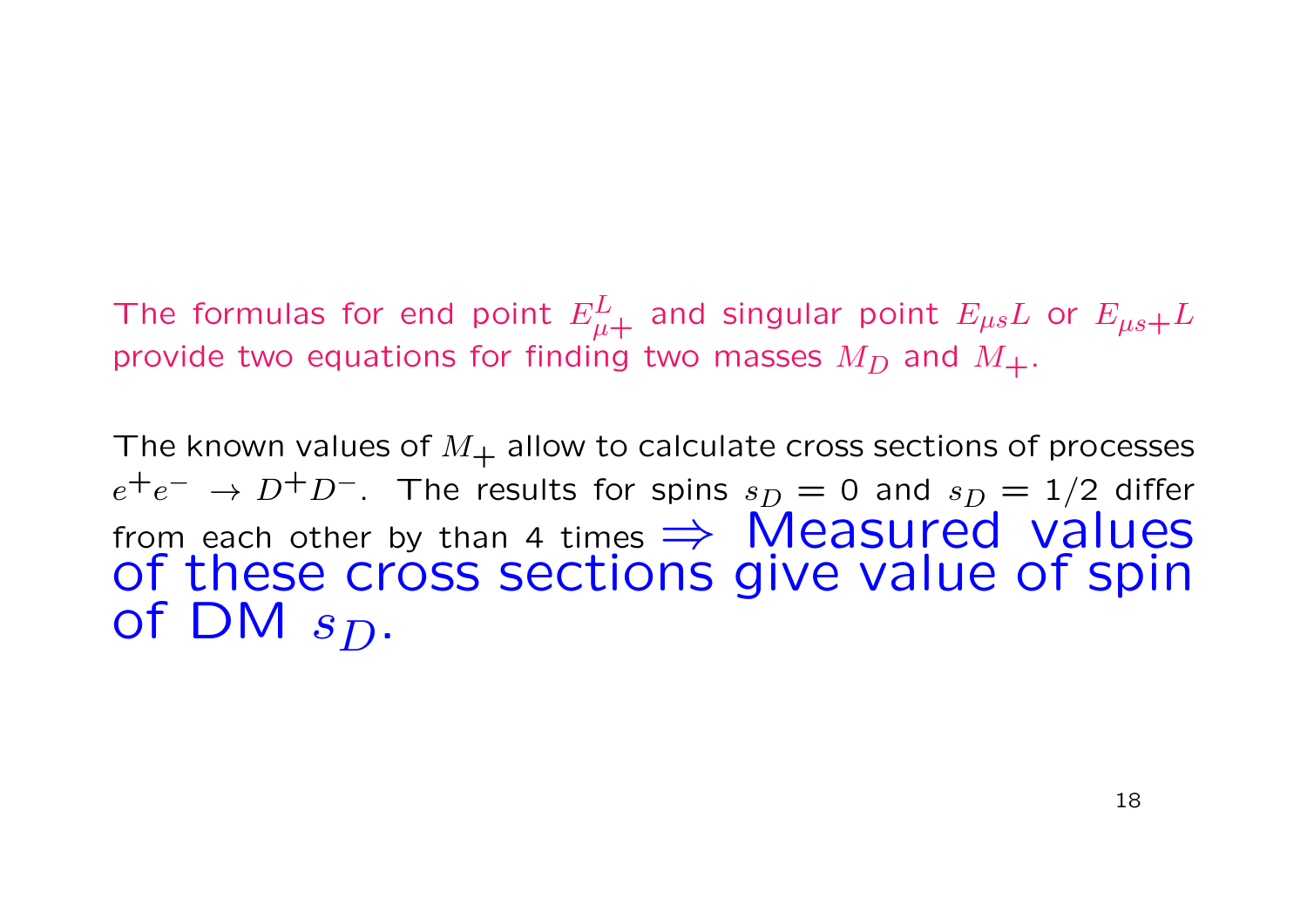#### Backgrounds– processes with the same observable state

either small or can be eliminated with suitable cuts.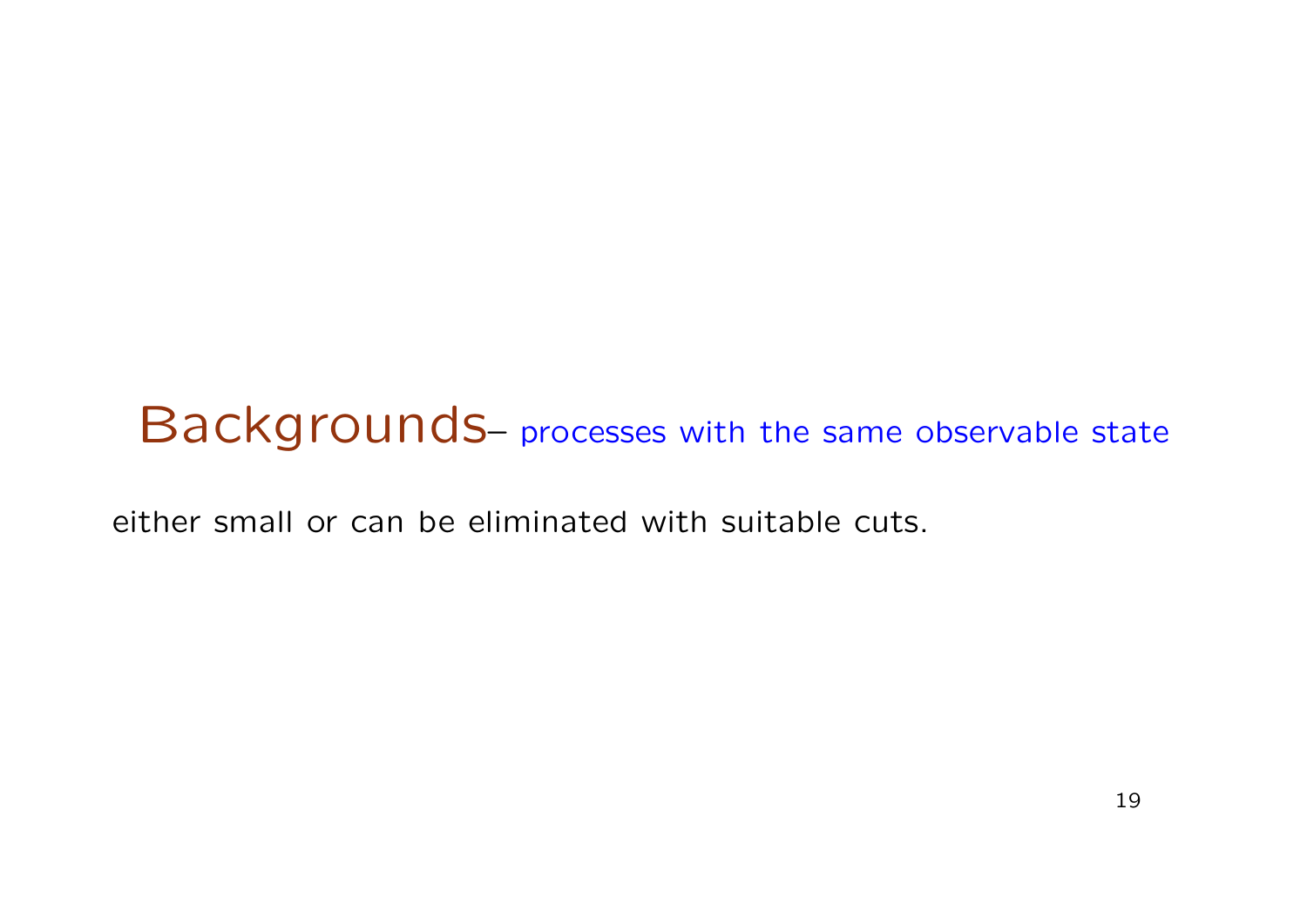Notation – our process – signal process  $(sig)$ .

*BW*<sup>1</sup>. *e*<sup>+</sup>*e*<sup>−</sup> → *W*<sup>+</sup>*W*<sup>−</sup>. Main differences. (a)  $E_{BW1}(di - jet) = E$ , while  $E_{sig}(di - jet) < E$ ; (b) The missing mass  $M(\mathcal{F}_T)_{BW1} = 0$ , while  $M(\mathcal{F}_T)_{siq} = 0$  is large.  $BW2.$   $e^+e^- \rightarrow DD^A \rightarrow DDW^+W^-$  at  $M_A > M_+$ . If  $\sigma(e^+e^- \rightarrow$  $DD<sup>A</sup>$ ) is not small at given  $\sqrt{s}$ , this fact will be seen via observation of process  $e^+e^- \to DDZ$ . The cross section  $\sigma(BW2) < \sigma(e^+e^- \to \sigma)$  $DDZ$ ), i.e. much less than  $\sigma(e^+e^- \to D^+D^- \to DDW^+W^-)$ . There are kinematical differences also.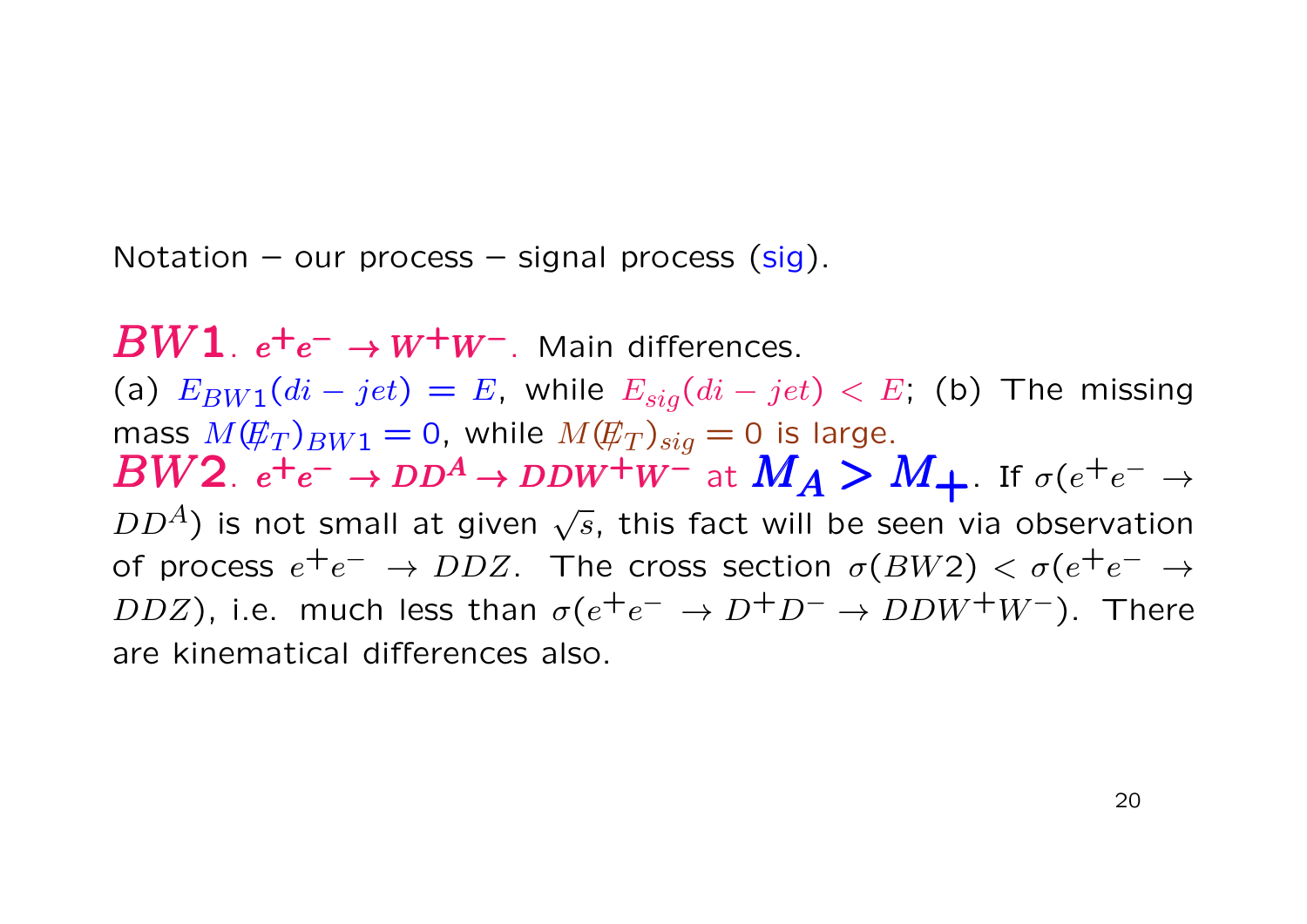$BW3.$   $e^+e^- \rightarrow D^+D^- \rightarrow DW^+D^AW^- \rightarrow DDW^+W^-Z_n$  at  $M_A < M_+$ . Here *Zn* is fraction of *Z* decaying to neutrinos. In this case the process *e*+*e <sup>−</sup> <sup>→</sup> DD<sup>A</sup>* is observable and the study of energy spectrum of dileptons in that process allows to determine masses *M<sup>A</sup>* and *M*<sub>D</sub>. Due to smaller phase space in decay  $D^{\pm} \rightarrow D^{A}W^{\pm}$ , the BR for latter decay less than 1/2. Therefore,  $\sigma(e^+e^- \to DDW^+W^-Z_n)$  =  $0.2\sigma(e^+e^-\to D W^+D^AW^-) < 0.2\sigma(e^+e^-\to D^+D^-\to D W^+D W^-) \to$ the total fraction of these "incorrect" muons is less than 20% from the main process. The energy distribution of lepton in this process is described by the same equations as that for the signal process with natural replacement  $M_D$  to known  $M_A$ . Therefore, above distributions is transformed to the sum of two distributions of similar form with known  $M_D$ ,  $M_A$  and unknown  $M_+$ . Measuring singular points in this distribution allows to determine  $M_{+}$  and more precise value  $M_{D}$ .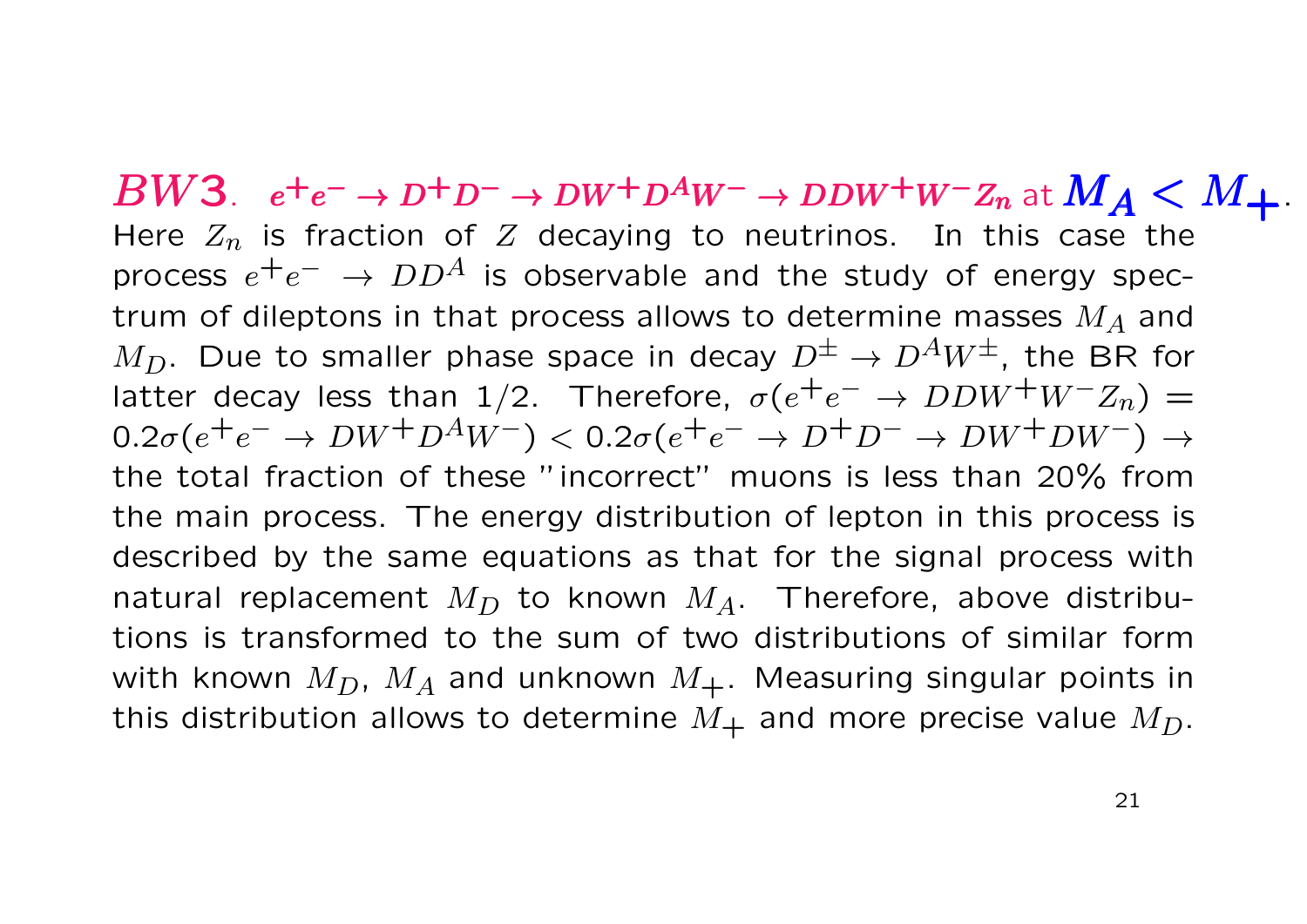*BW*4. In the other SM processes with observed state, satisfying our criterion, large  $E_T$  is carried away by additional neutrinos. The corresponding cross section is at least one electroweak coupling constant squared  $g^2/4\pi$  or  $g'^2/4\pi$  smaller than  $\sigma_0$ , with  $g^2/4\pi \sim g'^2/4\pi \sim \alpha$ . Therefore, the cross sections for these background processes are about one or two orders of magnitude smaller than the cross section of the process under discussion.